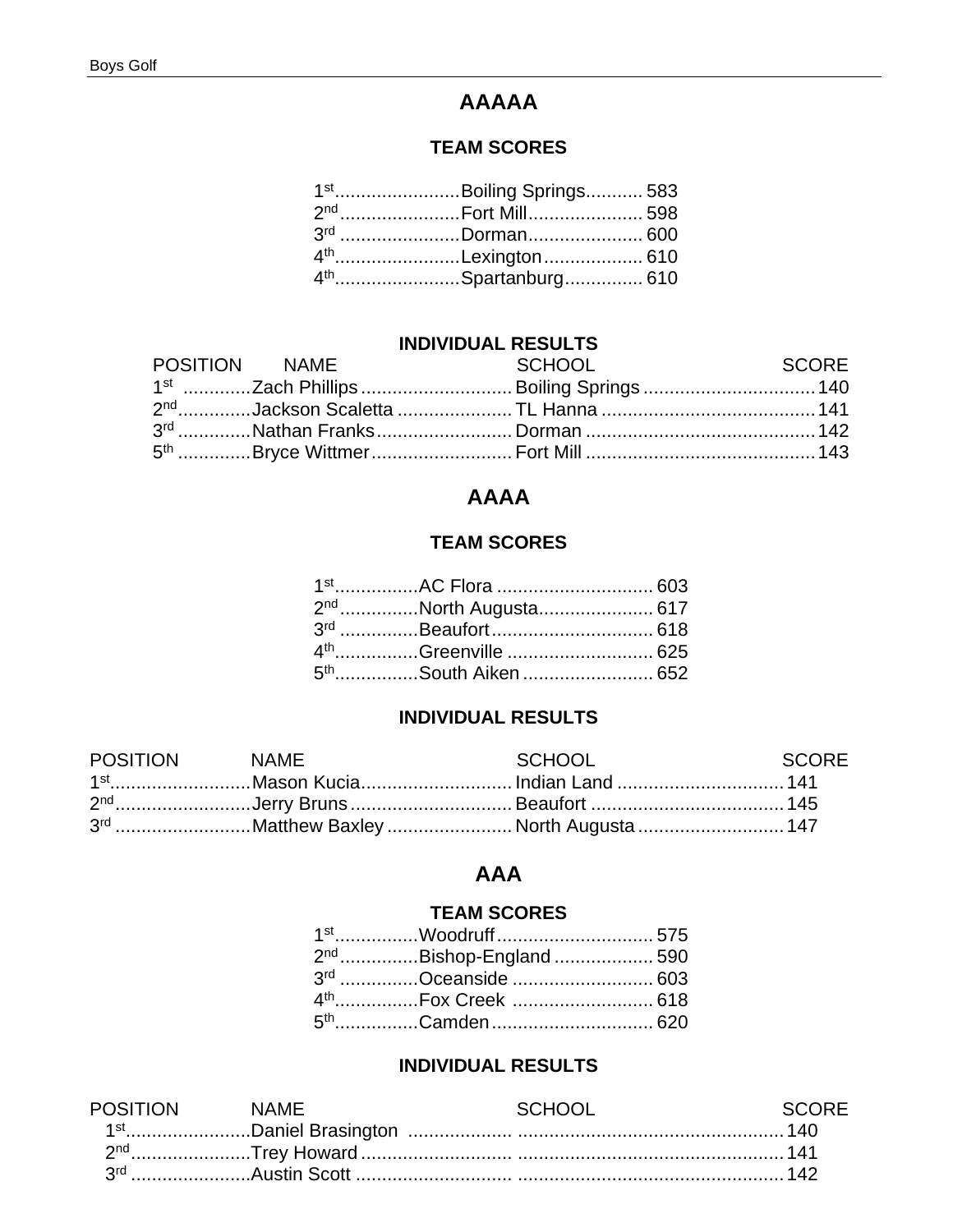## **AA**

## **TEAM SCORES**

|  | 1 <sup>st</sup> Christ Church 614         |  |
|--|-------------------------------------------|--|
|  | 2 <sup>nd</sup> Southside Christian  639  |  |
|  |                                           |  |
|  | 4 <sup>th</sup> Oceanside Collegiate  667 |  |
|  |                                           |  |

## **INDIVIDUAL RESULTS**

| <b>POSITION</b> | NAMF | SCHOOL | - SCORE |
|-----------------|------|--------|---------|
|                 |      |        |         |
|                 |      |        |         |
|                 |      |        |         |

# **A**

## **TEAM SCORES**

|  | 1 <sup>st</sup> Southside Christian  313 |  |
|--|------------------------------------------|--|
|  | 2 <sup>nd</sup> East Clarendon  374      |  |
|  | 3 <sup>rd</sup> Hanna-Pamplico  393      |  |
|  | 4 <sup>th</sup> Wagner-Salley 399        |  |
|  |                                          |  |

## **INDIVIDUAL RESULTS**

| POSITION NAME | SCHOOL                                                 | SCORE |
|---------------|--------------------------------------------------------|-------|
|               | 1 <sup>st</sup> Trey Cauthen Southside Christian76     |       |
|               | 2 <sup>nd</sup> Tilman Alverson Southside Christian 77 |       |
|               | 3 <sup>rd</sup> Landon Brown  Bamberg-Erhardt 78       |       |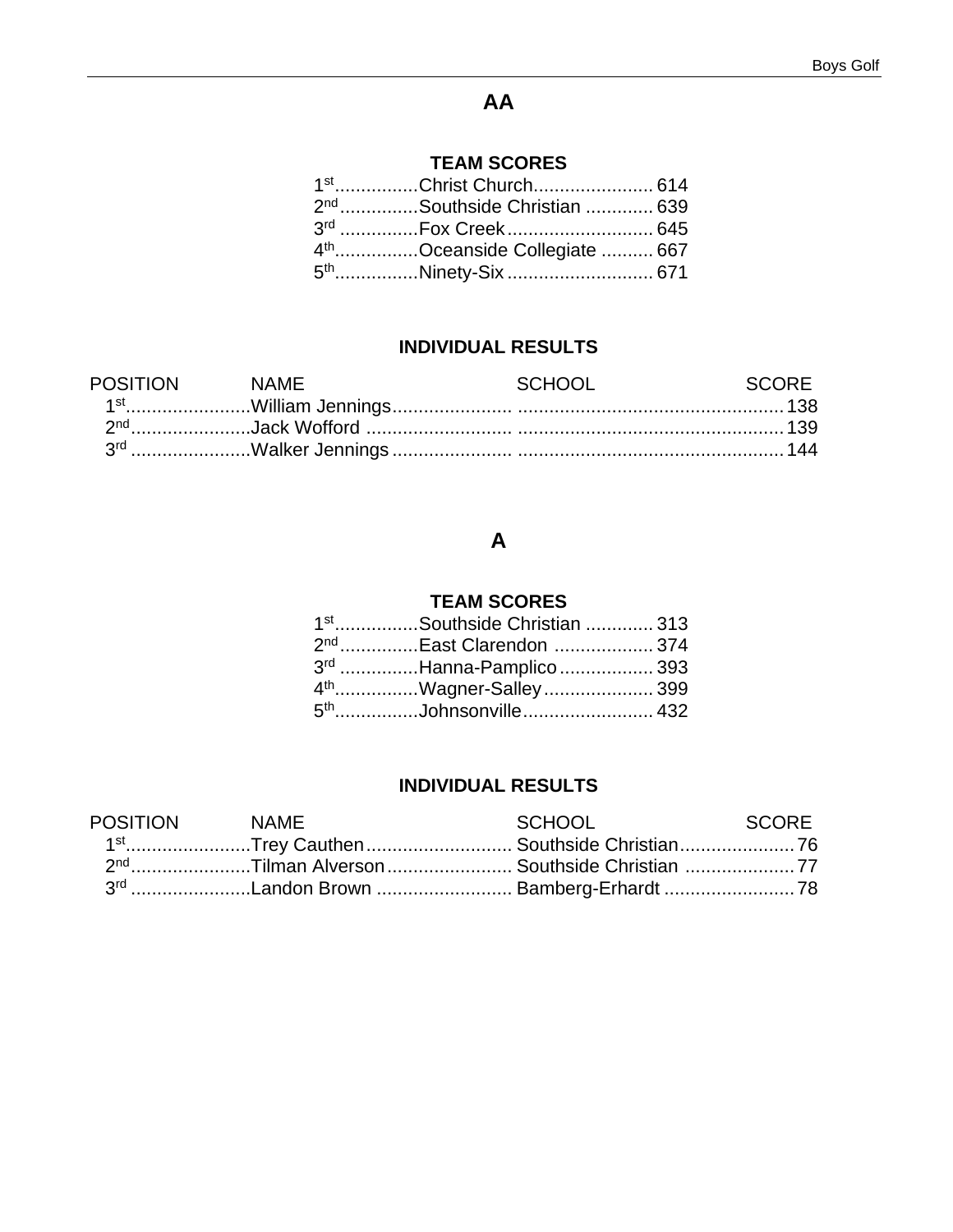## **TEAM CHAMPIONS AND MEDALISTS**

(1945-46 2020-21)

|                                                     |                                                                              |              | A                                             |                                                                                |                            |              |
|-----------------------------------------------------|------------------------------------------------------------------------------|--------------|-----------------------------------------------|--------------------------------------------------------------------------------|----------------------------|--------------|
| 1945-46<br>1946-47<br>1947-48<br>1948-49<br>1949-50 | Champion<br>Greenville<br>Greenville<br>Greenville<br>No Record<br>No Record | <b>Score</b> | <u>Runner – up</u>                            | Medalist<br><b>Mack Briggs</b><br><b>Wilcy Traynham</b><br><b>Billy Picard</b> | School                     | <b>Score</b> |
| 1950-51<br>1951-52<br>1952-51<br>1953-54            | No Team Honors<br>Aiken<br>Aiken<br><b>No Results</b>                        |              |                                               | <b>Bill Perry</b><br><b>Leonard Yaun</b><br>George Warren III                  |                            |              |
| 1954-55<br>1955-56<br>1956-57                       | Greenville<br>McClenaghan<br>McClenaghan                                     |              |                                               | <b>Heyward Sullivan</b><br><b>Buddy Baker</b><br><b>Jimmy Parks</b>            | McClenaghan                |              |
| 1957-58<br>1958-59<br>1959-60                       | McClenaghan<br>McClenaghan<br>Greenville                                     |              |                                               | <b>Buddy Baker</b><br><b>Buddy Baker</b><br><b>Thad Vincent</b>                | McClenaghan<br>McClenaghan |              |
| 1960-61<br>1961-62<br>1962-63                       | McClenaghan<br>Greenville<br>McClenaghan                                     |              | <b>Fort Mill</b><br>McClenaghan<br>Orangeburg | Joe Jelks<br>Don Perry<br><b>Larry Seward</b>                                  | Greenville                 |              |
|                                                     |                                                                              |              | C                                             |                                                                                |                            |              |
|                                                     | Champion                                                                     | <b>Score</b> | <u>Runner – up</u>                            | <b>Medalist</b>                                                                | School                     | <b>Score</b> |
| 1965-66                                             | <b>Bethune</b>                                                               | $710 - 738$  | Cameron                                       |                                                                                |                            |              |
| 1966-67<br>1967-68                                  | <b>Bethune</b><br>Norway                                                     | $593 - 608$  | Norway<br><b>Bethune</b>                      | <b>Travis Outlaw</b><br><b>Tommy Covington</b>                                 | <b>Bethune</b>             | 139          |
|                                                     |                                                                              |              | B                                             |                                                                                |                            |              |
| 1963-64                                             | Kershaw                                                                      | $982 -$      |                                               |                                                                                |                            |              |
| 1964-65                                             | Kershaw                                                                      |              |                                               |                                                                                |                            |              |
| 1965-66                                             | Kershaw                                                                      |              | Williston - Elko                              |                                                                                |                            |              |
| 1966-67                                             | <b>McCormick</b>                                                             | $674 - 680$  | Ridgeland                                     | <b>Jimmy Hawkins</b><br><b>Howard Wills</b>                                    | Irmo<br>Card.Newman        | 152          |
| 1967-68                                             | Ridgeland                                                                    | $619 - 662$  | Cardinal New.<br>A                            |                                                                                |                            | 146          |
| 1963-64                                             | <b>Hillcrest</b>                                                             |              |                                               |                                                                                |                            |              |
| 1964-65                                             | Wade Hampton                                                                 |              | James Island                                  |                                                                                |                            |              |
| 1965-66                                             | Dillon                                                                       | $635 - 648$  |                                               | Whitmire                                                                       |                            |              |
| 1966-67                                             | Kingstree                                                                    | $637 - 654$  | J. L. Mann                                    | Jim Burgess                                                                    | Kingstree                  | 148          |
| 1967-68                                             | <b>Barnwell</b>                                                              | $638 - 639$  | <b>Hillcrest</b>                              | <b>Larry Mattox</b>                                                            | <b>Barnwell</b>            | 148          |
| 1968-69                                             | <b>McCormick</b>                                                             | $655 - 669$  | <b>Bethune</b>                                | <b>Eddie Brown</b>                                                             | <b>McCormick</b>           | 153          |
| 1969-70                                             | <b>McCormick</b>                                                             | $647 - 660$  | Jackson                                       | <b>Cary Corbitt</b>                                                            | <b>McCormick</b>           | 146          |
| 1970-71                                             | <b>Bethune</b>                                                               | $626 - 701$  | <b>Holly Hill</b>                             | <b>Terry Price</b>                                                             | <b>Bethune</b>             | 146          |
| 1971-72                                             | <b>Holly Hill</b>                                                            | $658 - 734$  | <b>Bethune</b>                                | <b>Gus Brunson</b>                                                             | <b>Bethune</b>             | 145          |
| 1972-73                                             | <b>Branchville</b>                                                           | $701 - 723$  | <b>Holly Hill</b>                             | <b>Steve Horton</b>                                                            | <b>Branchville</b>         | 155          |
| 1973-74                                             | <b>Ninety Six</b>                                                            | $649 - 673$  | St. Angela                                    | John Ivester                                                                   | <b>Ninety Six</b>          | 150          |
| 1974-75                                             | <b>Holly Hill</b>                                                            | $686 - 699$  | St. Angela                                    | <b>Steve Behr</b>                                                              | <b>Holly Hill</b>          | 163          |
| 1975-76                                             | <b>Christ Church</b>                                                         | $667 - 696$  | H.E. McCracken                                | Mark Sapp                                                                      | St. Angela                 | 156          |
| 1976-77                                             | <b>Christ Church</b>                                                         |              | Whitmire                                      | <b>Bill DeLoach</b>                                                            | <b>Christ Church</b>       | 163          |
| 1977-78                                             | Whitmire                                                                     |              | St. Angela                                    | David Lake                                                                     | Whitmire                   |              |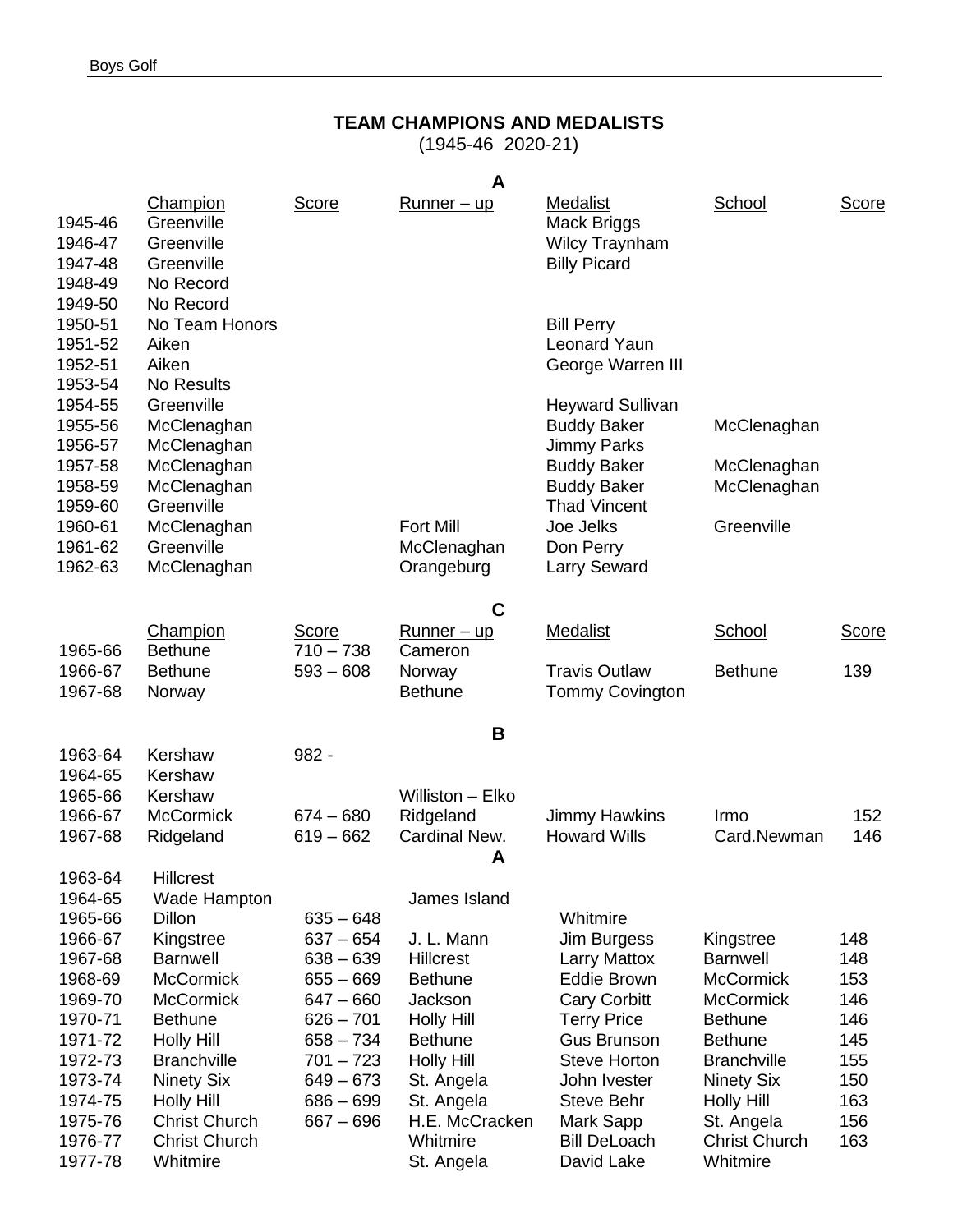| 1978-79<br>1979-80<br>1993-94<br>1994-95 | Whitmire<br>St. Angela<br>Johnsonville<br><b>Ware Shoals</b> | $613 - 625$<br>$650 - 691$<br>$654 - 661$<br>468 - 473 | St. Angela<br><b>Christ Church</b><br><b>Christ Church</b><br><b>Christ Church</b> | David Lake<br>Craig Whittle<br><b>Brad Owens</b><br><b>B.J. Prince</b> | Whitmire<br>St. Angela<br>Johnsonville<br><b>Ware Shoals</b> | 142<br>158<br>151<br>107 |
|------------------------------------------|--------------------------------------------------------------|--------------------------------------------------------|------------------------------------------------------------------------------------|------------------------------------------------------------------------|--------------------------------------------------------------|--------------------------|
|                                          |                                                              |                                                        |                                                                                    |                                                                        |                                                              | (27 Holes)               |
| 1995-96                                  | <b>Christ Church</b>                                         | $630 - 651$                                            | Tamassee-Salem                                                                     | <b>Barrett Wood</b>                                                    | <b>Christ Church</b>                                         | 149                      |
| 1996-97                                  | <b>Christ Church</b>                                         | $616 - 686$                                            | Ben Lippen                                                                         | Jackson Hughes                                                         | <b>Christ Church</b>                                         | 141                      |
| 1997-98                                  | <b>Christ Church</b>                                         | 634 - 645                                              | Johnsonville                                                                       | <b>Andrew Crane</b>                                                    | <b>Christ Church</b>                                         | 152                      |
| 1998-99                                  | Waccamaw                                                     | 596 - 609                                              | Johnsonville<br><b>Christ Church</b>                                               | <b>Clark Truluk</b>                                                    | Waccamaw                                                     | 140                      |
| 1999-00                                  | Waccamaw                                                     | $607 - 608$                                            |                                                                                    | Josh McWhorter                                                         | <b>Ware Shoals</b>                                           | 146                      |
| 2000-01                                  | <b>Christ Church</b>                                         | 625 - 645                                              | Ninety-Six<br><b>Christ Church</b>                                                 | Frank Wrenn<br>Josh Janis                                              | <b>Christ Church</b>                                         | 146<br>146               |
| 2001-02                                  | Ninety-Six<br><b>Christ Church</b>                           | $630 - 633$                                            | Johnsonville                                                                       | <b>Frank Wrenn</b>                                                     | Ninety-Six<br><b>Christ Church</b>                           |                          |
| 2002-03                                  |                                                              | $626 - 636$                                            |                                                                                    |                                                                        |                                                              | 152                      |
| 2003-04                                  | <b>Christ Church</b>                                         | $617 - 664$                                            | S'Side Christian                                                                   | Frank Wrenn                                                            | <b>Christ Church</b>                                         | 147                      |
| 2004-05                                  | <b>Bam-Ehrhardt</b>                                          | 651 - 654                                              | <b>Christ Church</b>                                                               | Alan Koon                                                              | Bam-Ehrhardt                                                 | 147                      |
| 2005-06                                  | <b>Greenville Tech</b>                                       | 681 - 691                                              | <b>Christ Church</b>                                                               | <b>Blake Owens</b>                                                     | Johnsonville                                                 | 153                      |
| 2006-07                                  | <b>Christ Church</b>                                         | 641 - 673                                              | Chesterfield                                                                       | <b>Todd Rishell</b>                                                    | <b>Christ Church</b>                                         | 153                      |
| 2007-08                                  | <b>Christ Church</b>                                         | $653 - 671$                                            | Academic Magnet                                                                    | <b>Chase Hunter</b>                                                    | <b>Indian Land</b>                                           | 147                      |
| 2008-09                                  | <b>Christ Church</b>                                         | $635 - 644$                                            | Academic Magnet                                                                    | <b>Trevor Banks</b>                                                    | <b>Buford</b>                                                | 145                      |
| 2009-10                                  | Academic Magnet                                              | $300 - 319$                                            | <b>Christ Church</b>                                                               | Alan McLeod                                                            | Academic Mag                                                 | 71                       |
| 2010-11                                  | <b>Christ Church</b>                                         | 595 - 640                                              | Williston-Elko                                                                     | John Melton                                                            | Williston-Elko                                               | 142                      |
| 2011-12                                  | St. Joseph's                                                 | $625 - 633$                                            | <b>Christ Church</b>                                                               |                                                                        |                                                              |                          |
| 2012-13                                  | <b>Christ Church</b>                                         | $613 - 623$                                            | St. Joseph's                                                                       | Jackson Weede                                                          | <b>Christ Church</b>                                         | 148                      |
| 2013-14                                  | <b>Christ Church</b>                                         | 584 - 667                                              | St. Joseph's                                                                       | Stephen Reynolds                                                       | <b>Christ Church</b>                                         | 140                      |
| 2014-15                                  | <b>Christ Church</b>                                         | $575 - 614$                                            | St. Joseph's                                                                       | Pierce Fox                                                             | <b>Christ Church</b>                                         | 139                      |
| 2015-16                                  | <b>Christ Church</b>                                         | 587 - 611                                              | St. Joseph's                                                                       | <b>Christian Balliker</b>                                              | St. Joseph's                                                 | 140                      |
| 2016-17                                  | McBee                                                        | 889 - 898                                              | Hannah-Pamplico                                                                    | <b>Grant Sellers</b>                                                   | McBee                                                        | 139                      |
| 2018-19                                  | Wagener-Salley                                               | 360 - 367                                              | Low Country                                                                        | Grayson Winburn                                                        | McBee                                                        | 77                       |
| 2019-20                                  | Covid 19                                                     |                                                        |                                                                                    |                                                                        |                                                              |                          |
| 2020-21                                  | Southside Christian                                          | $313 - 374$                                            | <b>East Clarendon</b>                                                              | <b>Trey Cauthen</b>                                                    | S'Side Christian                                             | 76                       |
|                                          |                                                              |                                                        | AA                                                                                 |                                                                        |                                                              |                          |
|                                          | Champion                                                     | Score                                                  | Runner – up                                                                        | <b>Medalist</b>                                                        | School                                                       | <b>Score</b>             |
| 1963-64                                  | Orangeburg                                                   | 946                                                    |                                                                                    |                                                                        |                                                              |                          |
| 1964-65                                  | Winyah                                                       |                                                        | Chester                                                                            |                                                                        |                                                              |                          |
| 1965-66                                  | Winyah                                                       |                                                        | Summerville                                                                        |                                                                        |                                                              |                          |
| 1966-67                                  | <b>Hillcrest</b>                                             | $646 - 665$                                            | <b>Newberry</b>                                                                    | Don Repec                                                              | Myrtle Beach                                                 | 153                      |
| 1967-68                                  | <b>Hillcrest</b>                                             | $617 - 639$                                            | Chester                                                                            | <b>Paul Gault</b>                                                      | <b>Hillcrest</b>                                             | 151                      |
| 1968-69                                  | Kingstree                                                    | $631 - 657$                                            | Laurens                                                                            | Frank Wilson                                                           | Kingstree                                                    | 150                      |
| 1969-70                                  | Kingstree                                                    | $617 - 649$                                            | <b>Great Falls</b>                                                                 | <b>Jimmy Burgess</b>                                                   | Kingstree                                                    | 147                      |
| 1970-71                                  | <b>Barnwell</b>                                              | $632 - 662$                                            | Jackson                                                                            | Daniel Brown                                                           | Jackson                                                      | 150                      |
| 1971-72                                  | <b>Barnwell</b>                                              | $643 - 643$                                            | Liberty                                                                            | Mike Lawrence                                                          | Liberty                                                      | 143                      |
| 1972-73                                  | <b>Barnwell</b>                                              | $638 - 653$                                            | Andrews                                                                            | Steve Jones                                                            | <b>Barnwell</b>                                              | 148                      |
| 1973-74                                  | <b>Barnwell</b>                                              | $672 - 676$                                            | N. Myrtle Beach                                                                    | Cary Stoffel                                                           | N. M. Beach                                                  | 150                      |
| 1974-75                                  | <b>Barnwell</b>                                              | $665 - 668$                                            | Pendleton                                                                          | Randy Kinard                                                           | Winyah                                                       | 149                      |
| 1975-76                                  | <b>Fort Mill</b>                                             |                                                        | <b>Barnwell</b>                                                                    | Scottie George                                                         | <b>Barnwell</b>                                              |                          |
| 1976-77                                  | Bam - Ehrhardt                                               | $657 - 659$                                            | Central                                                                            | Randy Kinard                                                           | Winyah                                                       | 152                      |
| 1977-78                                  | Pendleton                                                    |                                                        | <b>Fort Mill</b>                                                                   | <b>Steve Bahr</b>                                                      | <b>Holly Hill</b>                                            |                          |
| 1978-79                                  | Ninety Six                                                   | $649 - 652$                                            | <b>Barnwell</b>                                                                    | David Crosby                                                           | <b>HE.McCracken</b>                                          | 155                      |
| 1979-80                                  | Ninety Six                                                   | $639 - 660$                                            | N. Myrtle Beach                                                                    | Keith Bishop                                                           | <b>Ninety Six</b>                                            | 150                      |
| 1980-81                                  | <b>Ninety Six</b>                                            | $646 - 677$                                            | H.E. McCracken                                                                     | Jim Fortner                                                            | Woodruff                                                     | 158                      |
| 1981-82                                  | <b>Ninety Six</b>                                            | $624 - 657$                                            | N. Myrtle Beach                                                                    | <b>Allen Coursey</b>                                                   | <b>Ninety Six</b>                                            | 142                      |
| 1982-83                                  | H E. McCracken                                               | $639 - 655$                                            | Fort Mill                                                                          | <b>Todd Thompson</b>                                                   | Porter - Gaud                                                | 149                      |

Boys Golf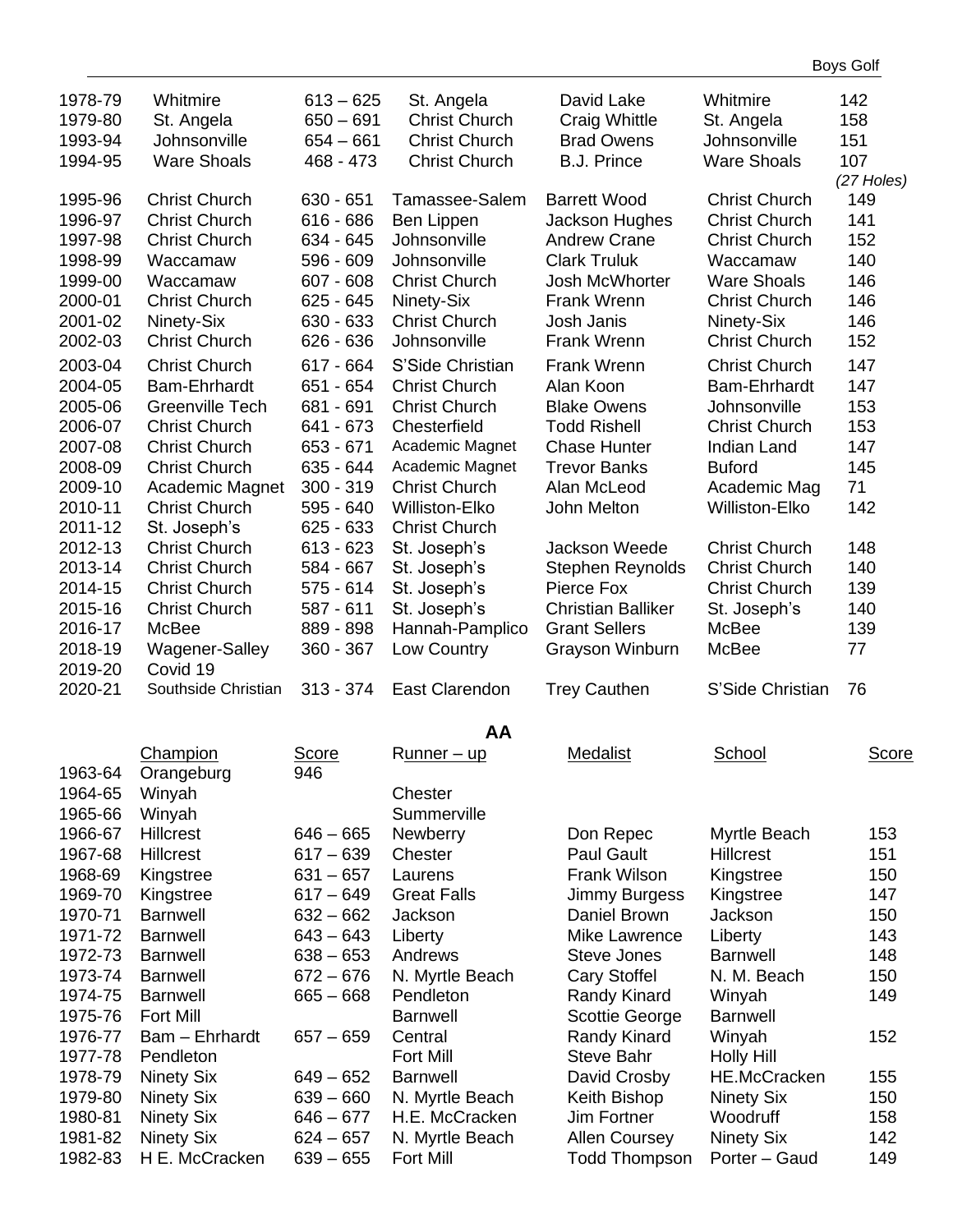|         | Champion              | Score        | <u>Runner – up</u>    | Medalist                | School                | Score        |
|---------|-----------------------|--------------|-----------------------|-------------------------|-----------------------|--------------|
| 1983-84 | <b>Fort Mill</b>      | $615 - 643$  | <b>Ninety Six</b>     | <b>Charles Rymer</b>    | <b>Fort Mill</b>      | 142          |
| 1984-85 | <b>Hilton Head</b>    | $633 - 657$  | <b>Barnwell</b>       | Oswald Drawdy           | Wade Hampton          | 141          |
| 1985-86 | <b>Hilton Head</b>    | $648 - 658$  | <b>Barnwell</b>       | <b>Rusty Davidson</b>   | Porter - Gaud         | 154          |
| 1986-87 | <b>Hilton Head</b>    | $628 - 645$  | N. Myrtle Beach       | <b>Tim Sutherland</b>   | Pendleton             | 147          |
| 1987-88 | <b>Hilton Head</b>    | 629 – 632    | Bam. - Ehrhardt       | <b>Brent Richardson</b> | Mid - Carolina        | 149          |
| 1988-89 | <b>Barnwell</b>       | $608 - 668$  | Palmetto              | <b>Brent Richardson</b> | Mid - Carolina        | 144          |
| 1989-90 | Palmetto              | $625 - 642$  | <b>Barnwell</b>       | <b>Brian Riddle</b>     | Palmetto              | 150          |
| 1990-91 | N. Myrtle Beach       | $646 - 669$  | <b>Barnwell</b>       | <b>Scott Summers</b>    | <b>Christ Church</b>  | 146          |
| 1991-92 | Palmetto              | $635 - 639$  | N. Myrtle Beach       | <b>Scott Turner</b>     | <b>Mullins</b>        | 153          |
| 1992-93 | Central               | $622 - 629$  | Johnsonville          | Lawrence Leagans        | N Myrtle Beach        | 149          |
| 1993-94 | Central               | $639 - 656$  | <b>Barnwell</b>       | <b>Neal Parker</b>      | <b>Barnwell</b>       | 152          |
| 1994-95 | <b>Barnwell</b>       | $626 - 628$  | Central               | Paul Tucker             | Central               | 146          |
| 1995-96 | Central               | $596 - 597$  | <b>Silver Bluff</b>   | Jon Sjostrom            | Walhalla              | 140          |
| 1996-97 | Central               | $593 - 596$  | Aynor                 | <b>Michael Maness</b>   | Aynor                 | 138          |
| 1997-98 | Emerald               | $588 - 588$  | Aynor                 | <b>Michael Maness</b>   | Aynor                 | 138          |
| 1998-99 | Emerald               | $609 - 618$  | Bamberg-Ehrhardt      | Jamie Matthews          | Andrews               | 141          |
| 1999-00 | Emerald               | $635 - 642$  | Cheraw                | Landon Hames            | Woodruff              | 149          |
| 2000-01 | Waccamaw              | $604 - 612$  | Central               | <b>Thomas Self</b>      | Emerald               | 143          |
| 2001-02 | Cheraw                | $640 - 641$  | Emerald               | <b>Drew Davis</b>       | Abbeville             | 152          |
| 2002-03 | <b>Blue Ridge</b>     | $616 - 617$  | Emerald               | <b>Baker Elmore</b>     | Cheraw                | 145          |
| 2003-04 | Chapin                | $602 - 614$  | Emerald               | <b>Colby Green</b>      | Crescent              | 140          |
| 2004-05 | Emerald               | $610 - 624$  | Emerald               | <b>Baker Elmore</b>     | Cheraw                | 144          |
| 2005-06 | <b>Bishop England</b> | $615 - 628$  | <b>Barnwell</b>       | <b>McCuen Elmore</b>    | Cheraw                | 141          |
| 2006-07 | Cheraw                | $616 - 620$  | Chapman               | McCuen Elmore           | Cheraw                | 140          |
| 2007-08 | <b>Bishop England</b> | $619 - 629$  | Waccamaw              | <b>Trevor Banks</b>     | <b>Buford</b>         | 148          |
| 2008-09 | Waccamaw              | $620 - 623$  | <b>Bishop England</b> | Charles                 | <b>Bishop England</b> | 148          |
|         |                       |              |                       | Valluzzo                |                       |              |
| 2009-10 | Central               | $629 - 636$  | Aynor                 | <b>Cody Proveaux</b>    | Pelion                | 143          |
| 2010-11 | Pelion                | 621 - 627    | Academic Magnet       | <b>Cody Proveaux</b>    | Pelion                | 139          |
| 2011-12 | Pendleton             | $610 - 614$  | <b>Bishop England</b> |                         | Pendleton             | 141          |
|         |                       |              |                       | Carson Young            |                       |              |
| 2012-13 | <b>Bishop England</b> | $615 - 627$  | Pendleton             | <b>Carson Young</b>     | Pendleton             | 144          |
| 2013-14 | <b>Bishop England</b> | $609 - 626$  | Waccamaw              | Jamie Wilson            | <b>Bishop England</b> | 149          |
| 2014-15 | <b>Bishop England</b> | 611 - 627    | Waccamaw              | Jamie Wilson            | <b>Bishop England</b> | 148          |
| 2015-16 | Waccamaw              | 581 - 596    | <b>Bishop England</b> | <b>Patrick Golden</b>   | Waccamaw              | 131          |
| 2016-17 | <b>Christ Church</b>  | $606 - 611$  | <b>Ninety Six</b>     |                         |                       |              |
|         |                       |              | St Joseph's           |                         |                       |              |
| 2017-18 | <b>Christ Church</b>  | 287 - 295    | Chesnee               | Rafe Reynolds           |                       | 68           |
| 2018-19 | <b>Christ Church</b>  | 614 - 639    | Southside Christian   | Colin Trahan            |                       | 139          |
| 2019-20 | Covid 19              |              |                       |                         |                       |              |
| 2020-21 | <b>Christ Church</b>  | 569 - 645    | Central               | William Jennings        | <b>Christ Church</b>  | 138          |
|         |                       |              | <b>AAA</b>            |                         |                       |              |
|         | Champion              | <b>Score</b> | Runner - up           | Medalist                | School                | <b>Score</b> |
| 1963-64 | Greenville            | $912 -$      | McClenaghan           | <b>Jack Lewis</b>       | McClenaghan           | 215          |
| 1964-65 | McClenaghan           |              | Aiken                 | <b>Jack Lewis</b>       | McClenaghan           | 218          |
| 1965-66 | McClenaghan           |              | North Augusta         |                         |                       |              |
| 1966-67 | Greenville            |              | McClenaghan           | <b>Tommy Kearse</b>     | Spartanburg           |              |
| 1967-68 | McClenaghan           | $925 - 933$  | Spartanburg           | Jimmy Finklea           | McClenaghan           | 218          |
| 1968-69 | Winyah                | $655 - 657$  | Union                 | Chip Boyce (tie)        | Palmetto              | 153          |
|         |                       |              |                       | Harry Lambert           | St. John's (D)        | 153          |
| 1969-70 | St. John's (D)        | $625 - 631$  | Winyah                | Harry Lambert           | St. John's (D)        | 146          |
|         |                       |              |                       |                         |                       |              |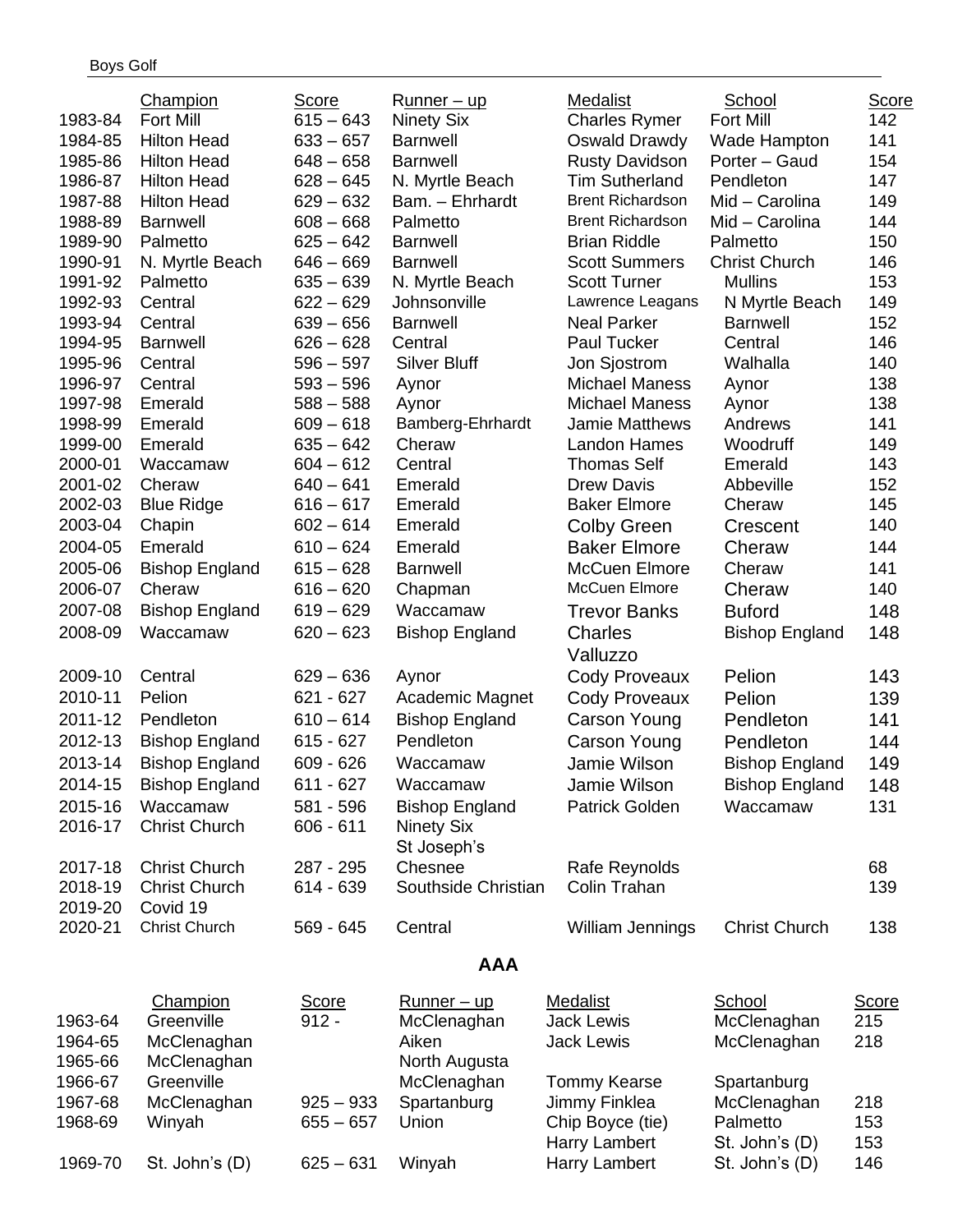|                    | <b>Champion</b>                    | Score                      | <u>Runner – up</u>          | Medalist                              | School                | Score      |
|--------------------|------------------------------------|----------------------------|-----------------------------|---------------------------------------|-----------------------|------------|
| 1970-71            | Irmo                               | $655 - 658$                | Kingstree                   | Darryl Jones                          | Berea                 | 154        |
| 1971-72            | Irmo                               | $626 - 638$                | St. John's (D)              | <b>Allen Dacus</b>                    | Berea                 | 148        |
| 1972-73            | Irmo                               | $632 - 633$                | Lake City                   | Danny Gore                            | Winyah                | 146        |
| 1973-74            | Irmo                               |                            | Lake City                   | <b>Jack Walters</b>                   | McClenaghan           |            |
| 1974-75            | Berea                              | $666 - 668$                | Pageland                    | <b>Bruce Erickson</b>                 | Myrtle Beach          | 152        |
| 1975-76            | <b>Strom Thurmond</b>              | $638 - 644$                | Lexington                   | <b>Bob Cook</b>                       | <b>Berea</b>          | 153        |
| 1976-77            | J. L. Mann                         | $661 - 662$                | James Island                | <b>Rich Lewallen</b>                  | Myrtle Beach          | 155        |
| 1977-78            | Woodmont                           | $652 - 662$                | J. L. Mann                  | <b>Rusty Woodall</b>                  | N. Charleston         | 154        |
| 1978-79            | Woodmont                           | $620 - 624$                | Myrtle Beach                | Donald Crowe                          | Woodmont              | 145        |
| 1979-80            | Winyah                             | $630 - 633$                | Woodmont                    | Joey Frederick                        | <b>Fort Mill</b>      | 147        |
| 1980-81            | Myrtle Beach                       | $631 - 637$                | T. L. Hanna                 | George Kennedy                        | T. L. Hanna           | 146        |
| 1981-82            | J. L. Mann                         | $616 - 632$                | T. L. Hanna                 | Hank Brown                            | Myrtle Beach          | 139        |
| 1982-83            | T. L. Hanna                        | $638 - 646$                | Myrtle Beach                | <b>Jay Seawell</b>                    | T. L. Hanna           | 153        |
| 1983-84            | <b>Strom Thurmond</b>              | $632 - 640$                | Aiken                       | <b>Jay Seawell</b>                    | T. L. Hanna           | 151        |
| 1984-85            | <b>Fort Mill</b>                   | $634 - 655$                | <b>Strom Thurmond</b>       | Alex Hamilton                         | Str.Thurmond          | 150        |
| 1985-86            | <b>Fort Mill</b>                   | $641 - 650$                | T. L. Hanna                 | <b>Charles Rymer</b>                  | <b>Fort Mill</b>      | 156        |
| 1986-87            | South Aiken                        | $642 - 646$                | Newberry                    | <b>Brent Woodward</b>                 | South Aiken           | 146        |
| 1987-88            | <b>Fort Mill</b>                   | $625 - 641$                | Aiken                       | Shaun White                           | Woodmont              | 148        |
| 1988-89            | <b>Hilton Head</b>                 | $625 - 647$                | Newberry                    | <b>Brian Summer</b>                   | <b>Newberry</b>       | 145        |
| 1989-90            | South Aiken                        | $600 - 641$                | <b>Pickens</b>              | David Seawell                         | South Aiken           | 146        |
| 1990-91            | <b>Pickens</b>                     | $633 - 638$                | South Aiken                 | <b>Micah Hicks</b>                    | Cheraw                | 144        |
| 1991-92            | Myrtle Beach                       | $624 - 631$                | South Aiken                 | <b>Charles Warren</b>                 | A, C. Flora           | 147        |
| 1992-93            | T.L. Hanna                         | $629 - 631$                | Myrtle Beach                | <b>Jake Kranstreuber</b>              | Riverside             | 148        |
| 1993-94            | T.L. Hanna                         | $611 - 628$                | J.L. Mann                   | <b>Lucas Glover</b>                   | W. Hampton-G          | 148        |
| 1994-95            | <b>Hilton Head</b>                 | $630 - 637$                | Daniel                      | <b>Lucas Glover</b>                   | W. Hampton-G          | 140        |
| 1995-96            | <b>Hilton Head</b>                 | $619 - 628$                | Greenville                  | D. J. Trahan                          | <b>Hilton Head</b>    | 140        |
| 1996-97            | <b>Hilton Head</b>                 | $628 - 630$                | W. Hampton (G)              | D. J. Trahan                          | <b>Hilton Head</b>    | 145        |
| 1997-98            | <b>Traveler's Rest</b>             | $590 - 598$                | Greenville                  | Daniel Brunson                        | Eastside              | 141        |
| 1998-99            | Riverside                          | $599 - 604$                | Greenville                  | <b>Bill Haas</b>                      | Riverside             | 143        |
| 1999-00            | Riverside                          | $568 - 603$                | <b>Travelers Rest</b>       | <b>Bill Haas</b>                      | Riverside             | 136        |
| 2000-01            | <b>Travelers Rest</b>              | $620 - 629$                | A C Flora                   | <b>Brian Duncan</b>                   | <b>Travelers Rest</b> | 143        |
| 2001-02<br>2002-03 | Myrtle Beach                       | $615 - 617$                | A C Flora                   | <b>Chris McAlister</b>                | Seneca<br>A. C. Flora | 143<br>145 |
| 2003-04            | A. C. Flora<br>A. C. Flora         | $605 - 632$<br>$599 - 608$ | Riverside<br>N Myrtle Beach | <b>Felder Huntley</b><br>Josh Jackson | Str. Thurmond         | 142        |
| 2004-05            |                                    | $569 - 583$                | Socastee                    | <b>Trevor Muffley</b>                 | N. Myrtle Beach       | 136        |
| 2005-06            | N Myrtle Beach.<br>N Myrtle Beach. | $590 - 599$                | A. C. Flora                 | Paul Woodbury                         | Lake City             | 141        |
| 2006-07            | A. C. Flora                        | $616 - 620$                | Blythewood                  | <b>Hunter Watkins</b>                 | Blythewood            | 150        |
| 2007-08            | A. C. Flora                        | $602 - 610$                | <b>Hilton Head</b>          | Thomas Bradshaw                       | A. C. Flora           | 143        |
| 2008-09            | Eastside                           |                            | St. James                   | <b>Thomas Bradshaw</b>                | A. C. Flora           | 142        |
| 2009-10            | A. C. Flora                        | $590 - 602$                | St. James                   |                                       |                       | 140        |
| 2010-11            | A. C. Flora                        | $588 - 597$                |                             | Cory Taylor                           | <b>Blue Ridge</b>     |            |
| 2011-12            |                                    |                            | St. James                   | Cory Taylor                           | <b>Blue Ridge</b>     | 140        |
|                    | A. C. Flora                        | $607 - 607$                | Chapin                      | <b>Will Starke</b>                    | Chapin                | 138        |
| 2012-13            | A. C. Flora                        | $624 - 627$                | <b>Hilton Head</b>          | Keenan Huskey                         | Greenville            | 143        |
| 2013-14            | A. C. Flora                        | $605 - 617$                | Wren                        | Keenan Huskey                         | Greenville            | 139        |
| 2014-15            | A. C. Flora                        | 591 - 597                  | Wren                        | Caleb Proveaux                        | Gilbert               | 140        |
| 2015-16            | A. C. Flora                        | 599 - 910                  | Eastside                    | Jacob Bridgeman                       | Chapman               | 137        |
| 2016-17            | Waccamaw                           | $578 - 615$                | <b>Bishop England</b>       | Jacob Bridgeman                       | Chapman               | 135        |
| 2017-18            | <b>Bishop England</b>              | 642 - 654                  | May River                   | Jacob Bridgeman                       | Chapman               | 142        |
| 2018-19            | <b>Bishop England</b>              | $612 - 627$                | Chesnee                     | Wills Kelly                           |                       | 141        |
| 2019-20            | Covid 19                           |                            |                             |                                       |                       |            |
| 2020-21            | Woodruff                           | 575 - 690                  | <b>Bishop England</b>       | Daniel Brasington                     |                       | 140        |

Boys Golf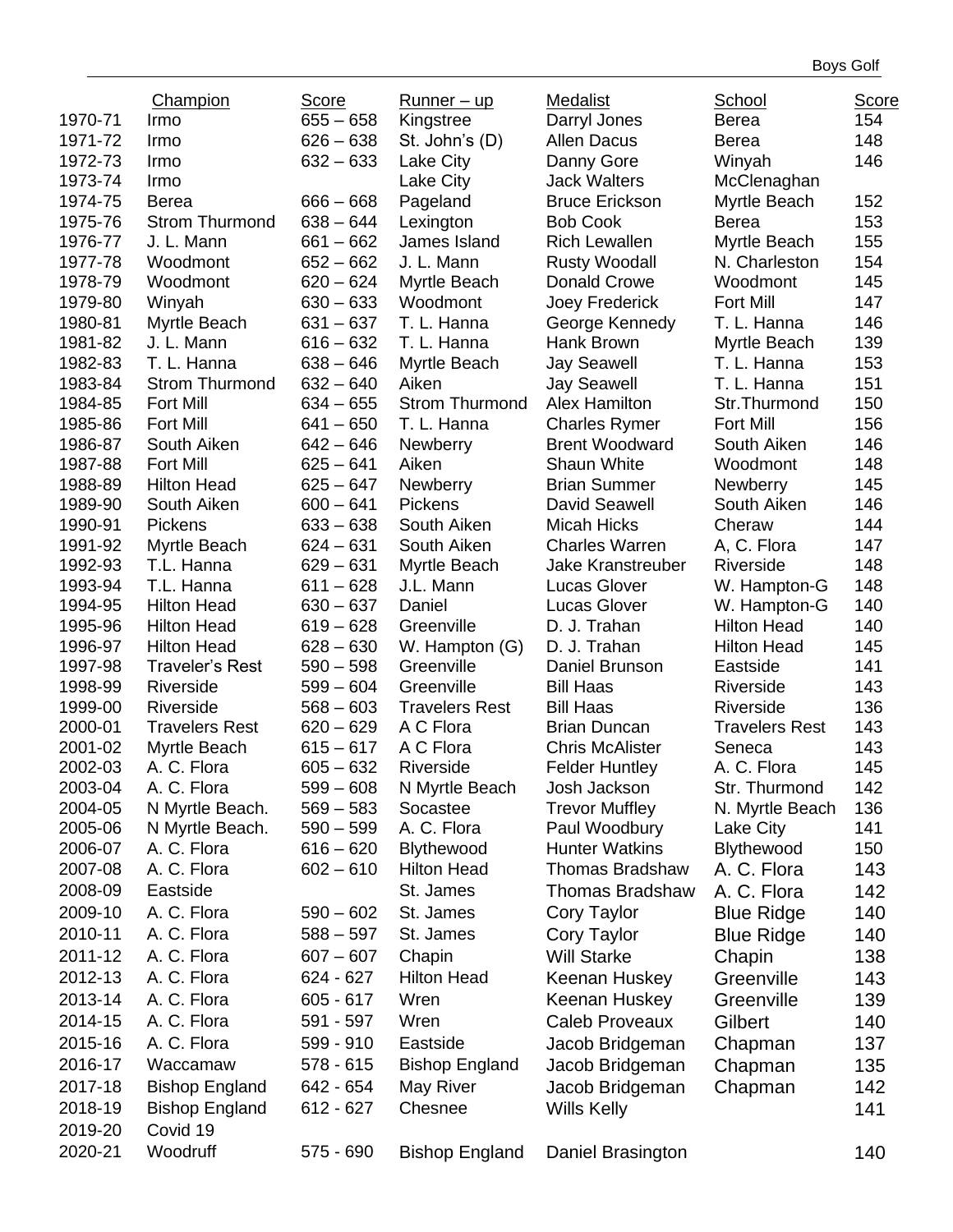## **AAAA**

|         | Champion               | Score       | Runner - up            | Medalist               | School                 | <b>Score</b> |
|---------|------------------------|-------------|------------------------|------------------------|------------------------|--------------|
| 1968-69 | McClenaghan            | 922 - 971   | Spartanburg            | Jimmy Player           | McClenaghan            | 229          |
| 1969-70 | A. C. Flora            | 914 - 932   | McClenaghan            | Vernon Hyman           | Aiken                  | 222          |
| 1970-71 | A. C. Flora            | $950 - 960$ | Spartanburg            | Gus Sylvan             | A. C. Flora            | 226          |
| 1971-72 | <b>Spring Valley</b>   | 936 - 960   | Aiken                  | <b>Bill Lewis</b>      | <b>West Florence</b>   | 221          |
| 1972-73 | North Augusta          | 934 - 942   | Aiken                  | <b>B.</b> Bumbardner   | Lancaster              | 227          |
| 1973-74 | T. L. Hanna            | $938 - 951$ | Aiken                  | James White            | Aiken                  | 225          |
| 1974-75 | Aiken                  | 949 - 950   | T. L. Hanna            | Mike King              | T. L. Hanna            | 231          |
| 1975-76 | J. L. Mann             | 953 - 959   | T. L. Hanna            | Jim Watson             | J. L. Mann             | 228          |
| 1976-77 | Sumter                 | $923 - 925$ | Irmo                   | Jack Brown             | Sumter                 | 218          |
| 1977-78 | Spartanburg            | 940 - 957   | Irmo                   | <b>Tim Krapfel</b>     | Irmo                   | 230          |
| 1978-79 | <b>Spring Valley</b>   | $959 - 962$ | Aiken                  | Tim Krapfel            | Irmo                   | 225          |
| 1979-80 | Greenwood              | 927 - 932   | Aiken                  | David Reese            | Aiken                  | 220          |
| 1980-81 | <b>Spring Valley</b>   | $938 - 958$ | Aiken                  | <b>Bill Bowers</b>     | <b>Spring Valley</b>   | 225          |
| 1981-82 | North Augusta          | $939 - 960$ | Irmo                   | Paul Jett              | Irmo                   | 226          |
| 1982-83 | North Augusta          | $936 - 945$ | Greenwood              | David Steed            | North Augusta          | 230          |
| 1983-84 | Spartanburg            | 954 - 972   | Hillcrest (S)          | Olen Grant             | James Island           | 225          |
| 1984-85 | Hillcrest (S)          | 917 - 922   | <b>Spring Valley</b>   | <b>Chris Patton</b>    | Hillcrest (S)          | 209          |
| 1985-86 | Wando                  | $612 - 616$ | Hillcrest (S)          | <b>Chris Patton</b>    | Hillcrest (S)          | 144          |
| 1986-87 | Irmo                   | 946 - 952   | <b>Spring Valley</b>   | Robert Dargan          | <b>Spring Valley</b>   | 220          |
| 1987-88 | <b>Spring Valley</b>   | 936 - 942   | Wando                  | <b>Scott Gileta</b>    | Hartsville             | 225          |
| 1988-89 | <b>Spring Valley</b>   | $925 - 926$ | <b>West Florence</b>   | Mark Swygert           | <b>Spring Valley</b>   | 212          |
| 1989-90 | <b>Spring Valley</b>   | 923 - 934   | Irmo                   | <b>Tim Sautter</b>     | T. L. Hanna            | 219          |
| 1990-91 | Lexington              | $919 - 935$ | Spartanburg            | Mike Byce              | Spartanburg            | 221          |
| 1991-92 | Spartanburg            | 943 - 955   | <b>Spring Valley</b>   | Tommy Biershenk        | <b>Boiling Springs</b> | 225          |
| 1992-93 | Easley                 | $915 - 936$ | <b>Spring Valley</b>   | Sean Thornton          | Easley                 | 220          |
| 1993-94 | Spartanburg            | $933 - 935$ | South Aiken            | <b>Brennen King</b>    | South Aiken            | 214          |
| 1994-95 | Spartanburg            | $921 - 930$ | Dorman                 | <b>Brennen King</b>    | South Aiken            | 216          |
| 1995-96 | Spartanburg            | 896 - 910   | South Aiken            | Kyle Thompson          | Easley                 | 213          |
| 1996-97 | Spartanburg            | 907 - 921   | <b>West Florence</b>   | Kyle Thompson          | Easley                 | 205          |
| 1997-98 | Dorman                 | 894 - 909   | Irmo                   | D. J. Tranhan          | Dorman                 | 213          |
| 1998-99 | Dorman                 | 889 - 891   | North Augusta          | David Sligh            | North Augusta          | 212          |
| 1999-00 | South Aiken            | 908 - 920   | North Augusta          | <b>Emmett Turner</b>   | Greenwood              | 210          |
| 2000-01 | South Aiken            | 894 - 907   | <b>Dutch Fork</b>      | <b>Nick Biershenk</b>  | <b>Boiling Springs</b> | 215          |
| 2001-02 | Dutch Fork             | 882 - 908   | Hillcrest              | <b>Tanner Ervin</b>    | Wando                  | 141          |
| 2002-03 | Gaffney                | 897 - 908   | Greenwood              | Zack Seifert           | <b>Hillcrest</b>       | 212          |
| 2003-04 | South Aiken            | 888 - 896   | Easley                 | <b>Patrick Cunning</b> | South Aiken            | 215          |
| 2004-05 | Easley                 | 867 - 886   | T L Hanna              |                        |                        |              |
| 2005-06 | Dutch Fork             | 906 - 922   | Easley                 | Patrick Rada           | T.L. Hanna             | 217          |
| 2006-07 | Dorman                 | 893 - 905   | Dutch Fork             | Wesley Bryan           |                        | 207          |
|         |                        |             |                        |                        | Dorman                 | 215          |
| 2007-08 | Dorman                 | 897 - 936   | Gaffney                | Wesley Bryan           | Dorman                 |              |
| 2008-09 | Dutch Fork             | $911 - 913$ | Dorman                 | Mark Joye              | <b>Dutch Fork</b>      | 214          |
| 2009-10 | Blythewood             | 896 - 916   | Sumter                 | Stephen Behr           | <b>West Florence</b>   | 217          |
| 2010-11 | <b>Fort Dorchester</b> | 588 - 598   | Blythewood             | Stephen Behr           | <b>West Florence</b>   | 139          |
| 2011-12 | South Aiken            | $603 - 604$ | Easley                 | <b>Mattt Neismith</b>  | North Augusta          | 138          |
| 2012-13 | South Aiken            | $922 - 925$ | <b>Boiling Springs</b> | Zak Butt               | <b>Ashley Ridge</b>    | 214          |
| 2013-14 | <b>Boiling Springs</b> | $904 - 917$ | Easley                 | <b>Trent Phillips</b>  | <b>Boiling Springs</b> | 215          |
| 2014-15 | <b>Boiling Springs</b> | 595 - 605   | Easley                 | <b>Trent Phillips</b>  | <b>Boiling Springs</b> | 138          |
| 2015-16 | <b>Boiling Springs</b> | $904 - 915$ | Gaffney                | Jordan Warnock         | Dorman                 | 207          |
| 2016-17 | A C Flora              | 595 - 602   | Myrtle Beach           | Holden Grigg           | Myrtle Beach           | 130          |
| 2017-18 | Lancaster              | 600 - 610   | Myrtle Beach           | <b>Brandon Maters</b>  | Wren                   | 144          |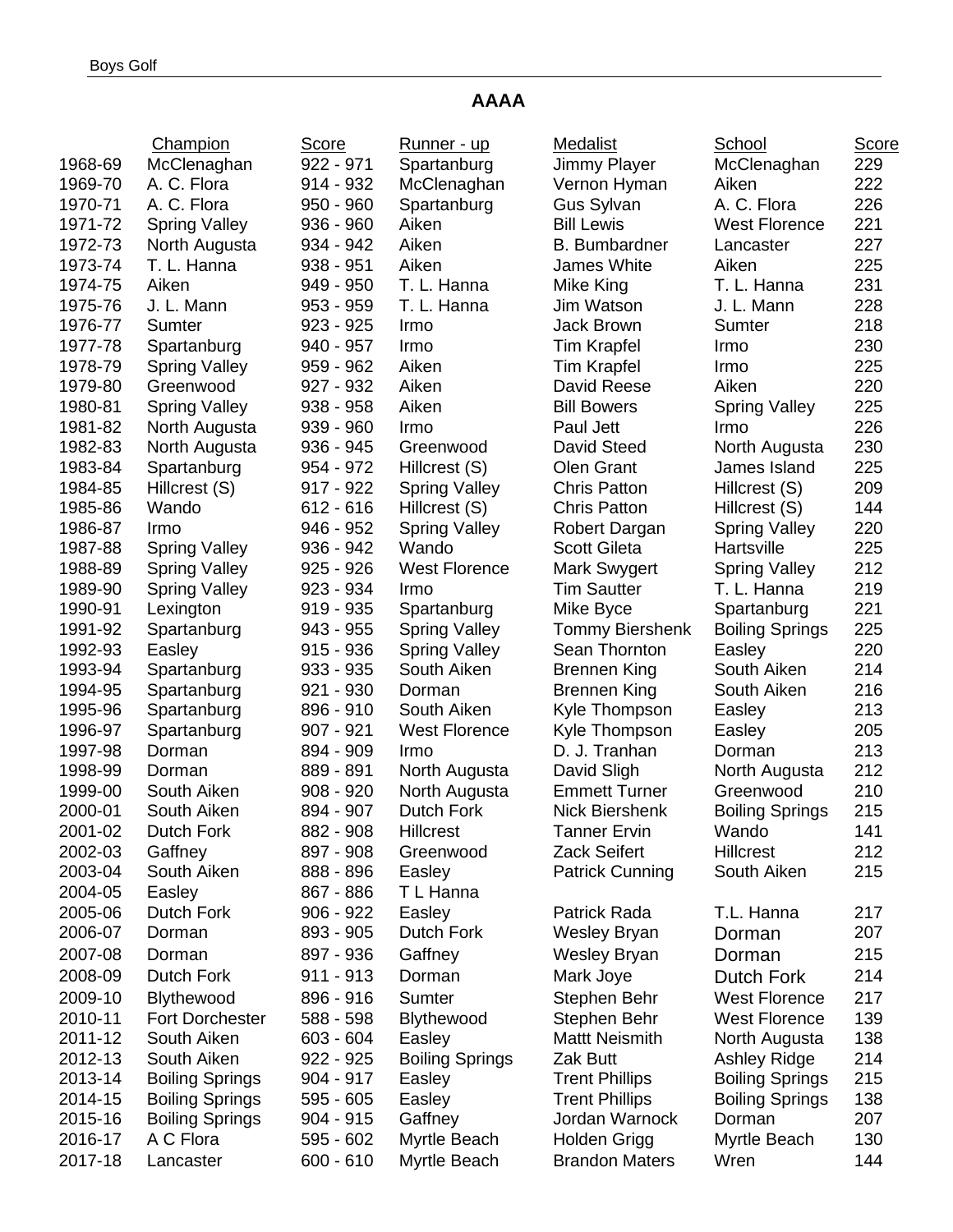Boys Golf

| 2018-19                       | Champion<br><b>Hilton Head</b>                             | Score<br>607-610                               | Runner - up<br>A C Flora                                                     | <b>Medalist</b><br>Derek Bunce                                                 | School<br><b>Hilton Head</b>                                    | Score<br>141               |
|-------------------------------|------------------------------------------------------------|------------------------------------------------|------------------------------------------------------------------------------|--------------------------------------------------------------------------------|-----------------------------------------------------------------|----------------------------|
| 2019-20<br>2020-21            | Covid 19<br>A C Flora                                      | $603 - 617$                                    | North Augusta                                                                | Mason Kucia                                                                    | Indiand Land                                                    | 141                        |
|                               |                                                            |                                                | <b>AAAAA</b>                                                                 |                                                                                |                                                                 |                            |
| 2016-17<br>2017-18<br>2018-19 | Champion<br><b>Boiling Springs</b><br>Gaffney<br>Rock Hill | Score<br>889 - 898<br>549 - 577<br>$585 - 611$ | Runner - up<br>Gaffney<br><b>Boiling Springs</b><br><b>Mauldin</b><br>Dorman | <b>Medalist</b><br><b>Trent Phillips</b><br>Zach Gordan<br><b>Zach Reuland</b> | School<br><b>Boiling Springs</b><br>Gaffney<br><b>Rock Hill</b> | Score<br>211<br>128<br>138 |
| 2019-20<br>2020-21            | Covid 19<br><b>Boiling Springs</b>                         | 583 - 598                                      | <b>Fort Mill</b>                                                             | <b>Zach Philips</b>                                                            | <b>Boiling Springs</b>                                          | 140                        |